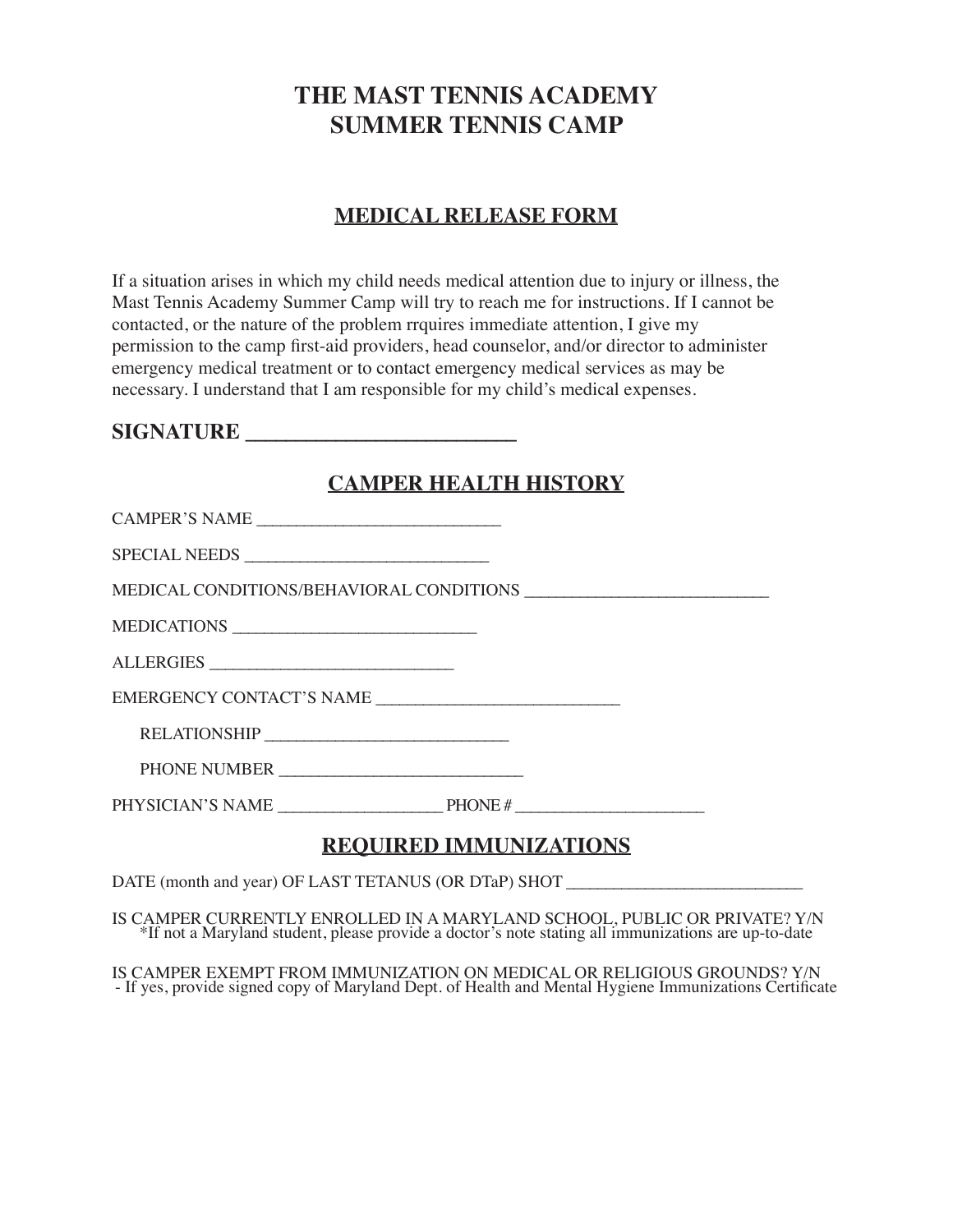### **Assumption of the Risk and Release For Child and/or Adult Participant Attending Mast Tennis Academy, LLC Events**

In consideration of my or my child's participation in any events associated with or run by the Mast Tennis Academy, LLC (including summer camps, other adult tennis clinics and other child tennis clinics), I accept sole responsibility for any injury, illness and death to myself and/or my child, as well as damage/loss to any personal property, related to my or my child's participation in any events associated with and/or run by the Mast Tennis Academy, LLC.

On my behalf, and /or on behalf of my children, I hereby release and hold harmless The Mast Tennis Academy, LLC ( including its employees, agents and representatives) and any property owner/lessor on whose property any events associated with or run by the Mast Tennis Academy occur (including their employees, agents and representatives) (collectively the "Released Parties") from all claims or liability for any personal injury, illness, or death to myself and/or my child or personal property damage/loss that may occur related to my or my child's participation in any event associated with and/or run by the Mast Tennis Academy, LLC. This release includes any claims based on the actions, omissions, or negligence of the Released Parties. Notwithstanding the above, this release does not include claims based on the gross negligence of the Released Parties.

This release specifically includes any illness/death associated with any viruses and pandemics, including COVID-19.

### **BELOW TO BE SIGNED BY PARENT/GUARDIAN OF CHILD PARTICIPANT**

Signature of Parent/Guardian Date

Print Name of Parent/Guardian **Print Name of Child Participating** 

### **BELOW TO BE SIGNED BY ADULT PARTICIPANT**

Signature of Adult Participant **Date**